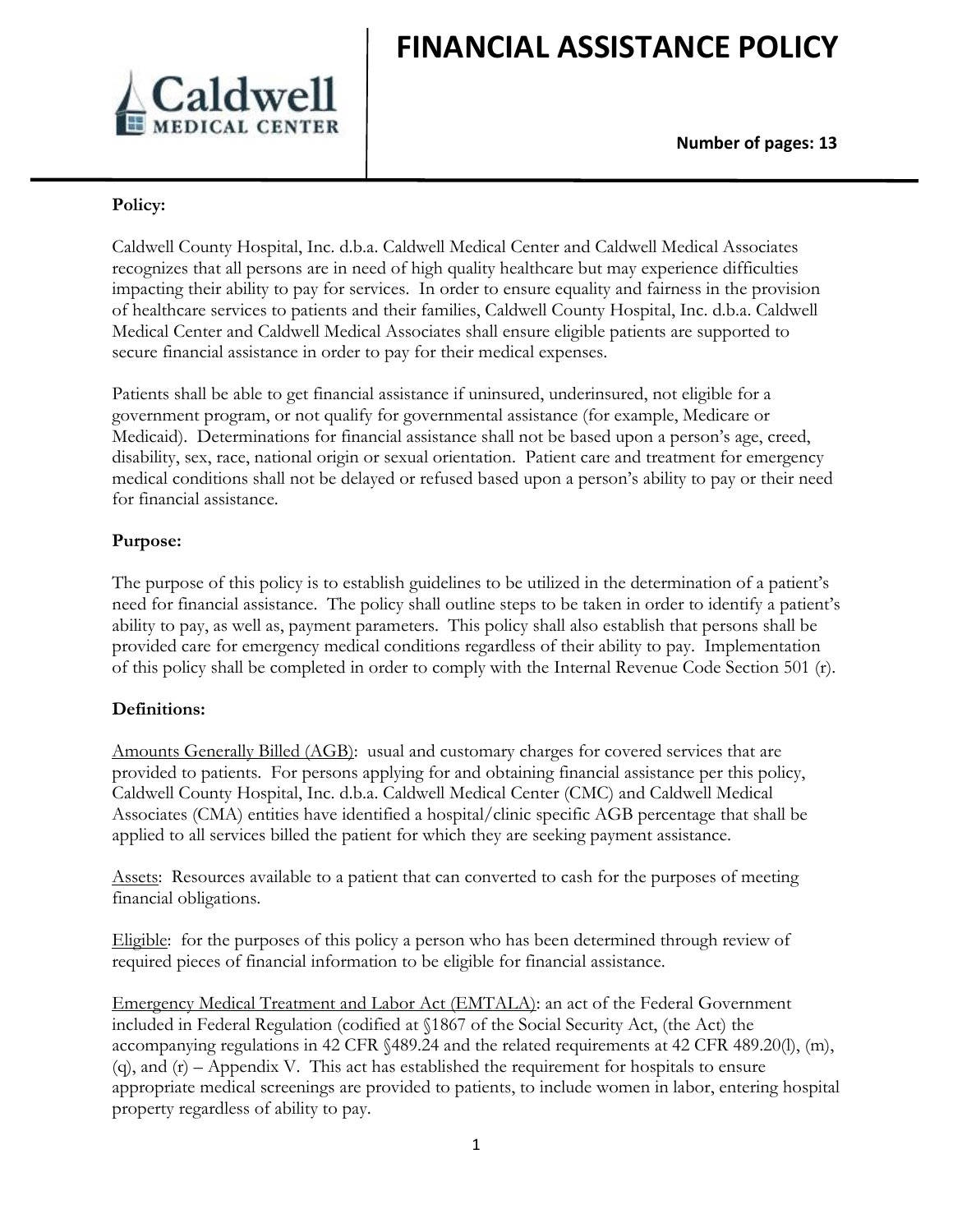

Emergency Medical Condition (EMC): any condition identified by a physician/APRN that a person has an acute illness or injury that requires immediate medical attention.

Extraordinary Collections Actions (ECA): any action taken by the hospital against a person in an effort to obtain payment for a services rendered and billed that requires either a legal process, involves selling the person's debt to another party or the reporting of adverse information regarding the person to a consumer credit reporting agency.

Federal Poverty Guidelines: levels utilized in the determination of eligibility for financial assistance program based upon income levels that are established and updated annually by the Department of Health and Human Services.

## **Applicable to:**

All of Caldwell County Hospital, Inc. d.b.a. Caldwell Medical Center (CMC) and Caldwell Medical Associates (CMA)

### **Procedure:**

- 1. Caldwell Medical Center (CMC) and Caldwell Medical Associates (CMA) shall comply with federal regulations regarding EMTALA and shall not deny, delay or refuse emergency medical care to anyone with an emergency medical condition seeking medical services.
- 2. The hospital/clinic shall support persons in securing the financial assistance they need and are eligible for on a case by case basis and following established policy and regulation.
- 3. The hospital/clinic shall ensure that all patients have the opportunity to access policies regarding the financial assistance program, other financial assistance programs, and payment information. This shall be completed through the following:
	- a. Face to face contact with staff
	- b. Provision of informational handouts
	- c. Posting of policy and information on the hospital's website
	- d. Posting of signage in Registration areas
	- e. Availability of the Financial Counselor through business hours
	- f. Copy of plain language summary provided to all patients at the time of registration.
- 4. Any person contacting the hospital seeking financial assistance shall be referred to the hospital's Business Office - Financial Counselor/designee for guidance and direction regarding available programs and assistance in the completion and submission of a Financial Assistance Application.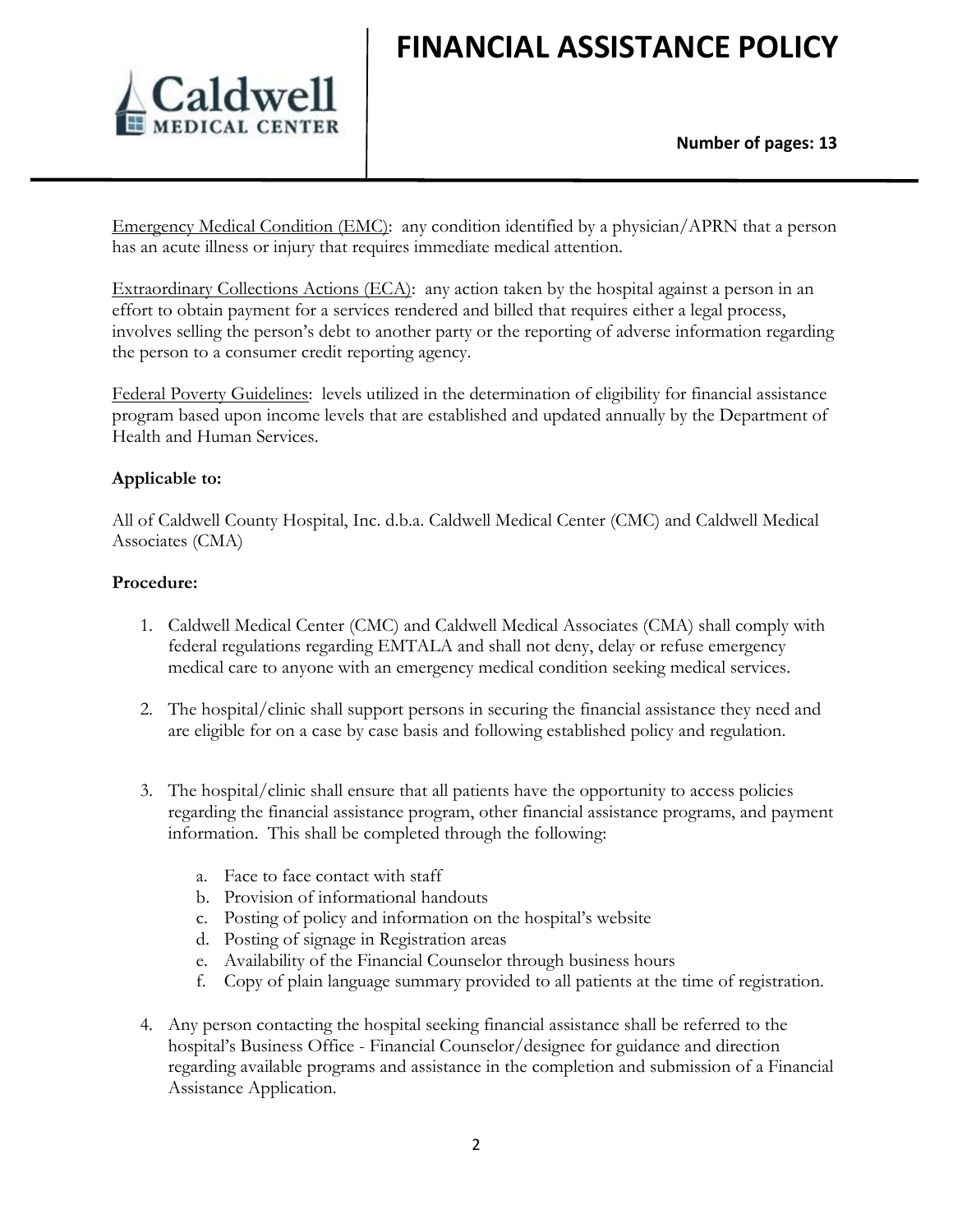

### **Number of pages: 13**

- 5. Person's seeking Financial Assistance shall be required to submit a Financial Assistance Application within 240 days after the date that the first post-discharge billing statement was provided by Caldwell Medical Center and/or Caldwell Medical Associates.
- 6. Patients shall be sent financial assistance information and an application at the request of other concerned parties such as family members, social services, or clergy.
- 7. All Financial Assistance Applications and related documentation shall be kept confidential and secured in the hospital's Business Office. Once application is approved or denied, information shall be scanned into patient electric medical record file.
- 8. Within 14 days following receipt of a completed Financial Assistance Application, the financial counselor shall review the information submitted and make a determination if additional information is needed. The financial counselor shall notify the patient of the needed documentation and provide them with ample time to submit needed information.
- 9. Within 14 days following receipt of the completed Financial Assistance Application, the final determination shall be made for the patient. The patient shall be notified in writing of the acceptance or denial of the application.

#### **Eligibility for Financial Assistance**

- 1. Any person seeking financial assistance shall be a resident of Kentucky. They shall meet the requirements as defined below:
	- Must reside in bordering Kentucky counties, which include Caldwell, Crittenden, Hopkins, Livingston, Lyon and Trigg .
- 2. Persons seeking financial assistance shall have exhausted all other state and federal assistance program options prior to being considered eligible for CMC/CMA Financial Assistance. Patients shall be provided guidance to state and federal assistance programs as needed.
- 3. Eligibility for financial assistance shall be determined based upon Federal Poverty Guidelines using the patient's total household income (including all working parties in the home) and total number of persons in the household.
- 4. Caldwell County Hospital, Inc. d.b.a. Caldwell Medical Center (CMC) and Caldwell Medical Associates (CMA) shall utilize current Federal Poverty Guidelines as of the date the Financial Assistance Application was received from patient and not the date of services provided patient.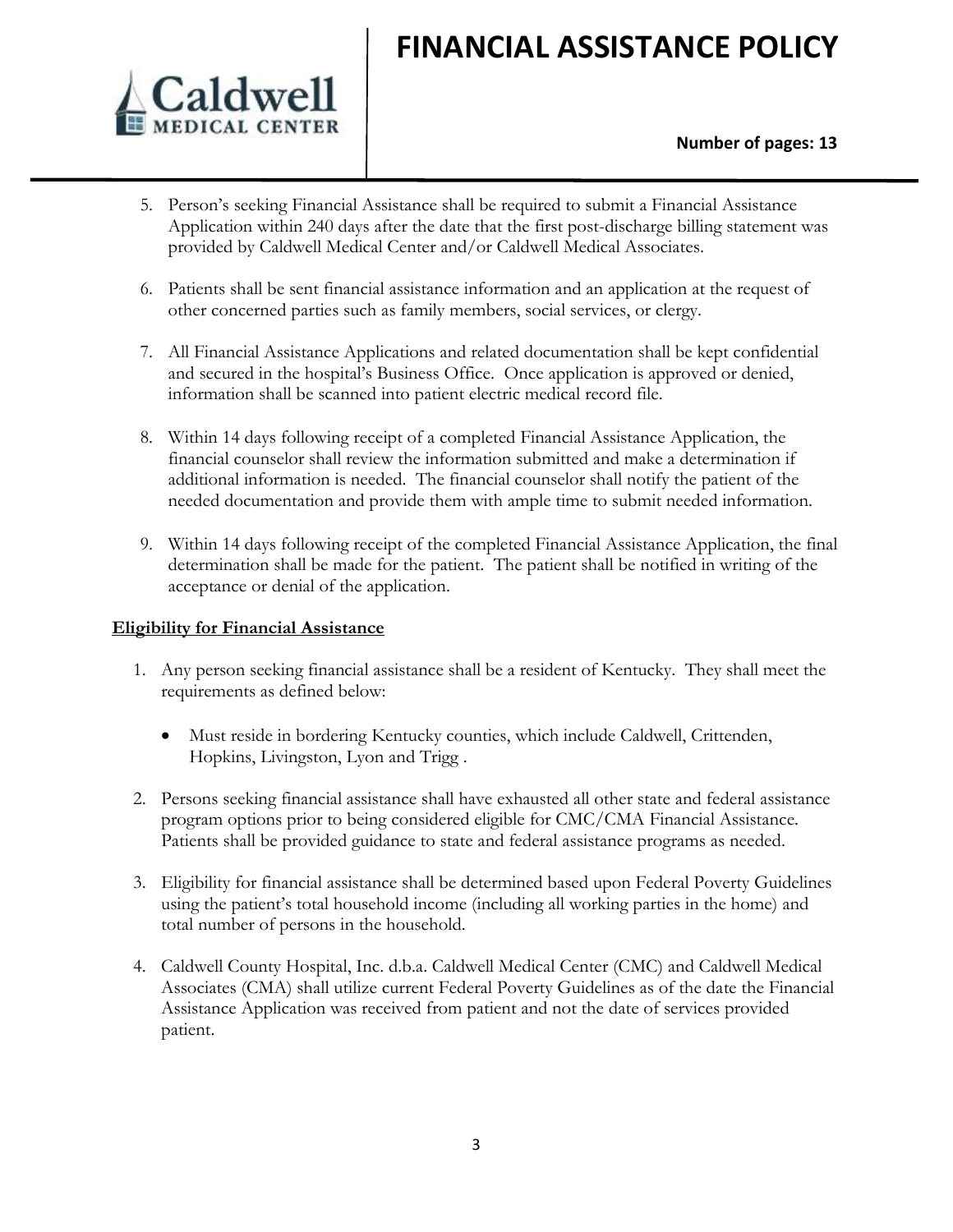

### **Number of pages: 13**

5. The following chart shall be reviewed and updated annually. Information shall be subject to change by hospital administration and/or the Board of Trustees of Caldwell County Hospital, Inc. This information shall be utilized to identify patient eligibility for financial assistance:

See Appendix A- Federal Poverty Level Table

- 6. Patient assets shall be required and reviewed in the process of determining their financial assistance need. The following items shall be considered:
	- a. Primary Residence, if owned
	- b. Other property owned
	- c. One (1) motor vehicle for patient; two (2) motor vehicles if married
	- d. Patient savings to include Individual Retirement Accounts & Certificates of Deposit
- 7. Patients eligible for financial assistance shall not be charged more than the yearly Amounts Generally Billed (AGB). This value shall be calculated using the "look back" method based on paid claims from Medicare fee-for-service and private insurance companies.
- 8. Please, see Appendix B for all covered and non-covered service providers.

#### **Applying for Financial Assistance**

- 1. A free copy of the Financial Assistance Policy (FAP) and FAP Application is available onsite at Caldwell Medical Center Business Office, inside the Registration Department Monday – Friday 7:30am- 4:00pm or on the hospital's website, www.caldwellmedical.com. The FAP and FAP Application can also be mailed if requested by calling 270-365-0330.
- 2. To apply for financial assistance, patient must submit completed and supporting documents to Caldwell Medical Center Business Office Financial Counselor or mail to the following address:

.Caldwell Medical Center Attn: Financial Counselor P.O. Box 410 Princeton, KY 42445

- 3. The following information and documents are required to process the Financial Assistance application:
	- All fields must be completed on application form or marked as " $N/A$ "
	- Sources of income verification must be provided for household member over the age of 18, including:
		- o 3 months of employment pay stubs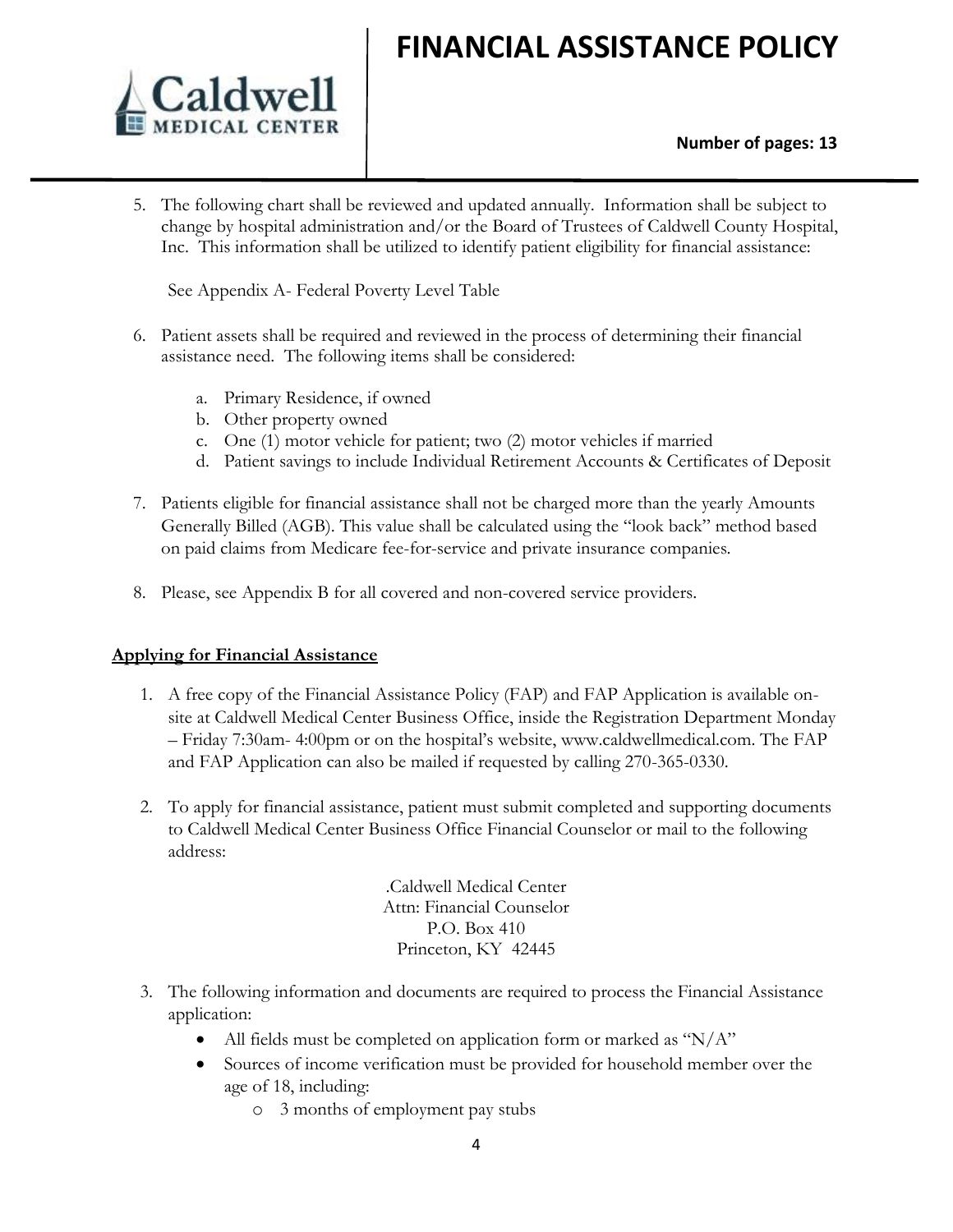

### **Number of pages: 13**

- o SSI and/or SSD award letter
- o Tax return information for all family members
- o Proof of any income source listed on form
- o Approval/denial of eligibility for Medicaid or other state funded medical assistance
- o Approval/denial of eligibility for unemployment compensation
- Other information or supporting documents may be requested, i.e. power of attorney, guardianship documents, release of information, etc.
- 4. Translation services may be provided at request of patient or representative.
- 5. Caldwell County Hospital, Inc. d.b.a. Caldwell Medical Center and Caldwell Medical Associates shall permit patients to apply for financial assistance for up to 240 days following the date that the first post-discharge billing statement was provided.
- 6. The actions CMC and CMA may take in the event of nonpayment are described in a separate Billing and Collection policy. A free copy of this policy is available on our website at www.caldwellmedical.com. Patients may also obtain a copy by visiting the Caldwell Medical Center Business Office Monday – Friday between the hours of 7:30am – 4:00pm.

#### **References:**

- Internal Revenue Services 501c3 Hospitals Under the Affordable Care Act
- Internal Revenue Services Reg. 501(r)-4 Financial Assistance Policy and Emergency Medical Care Policy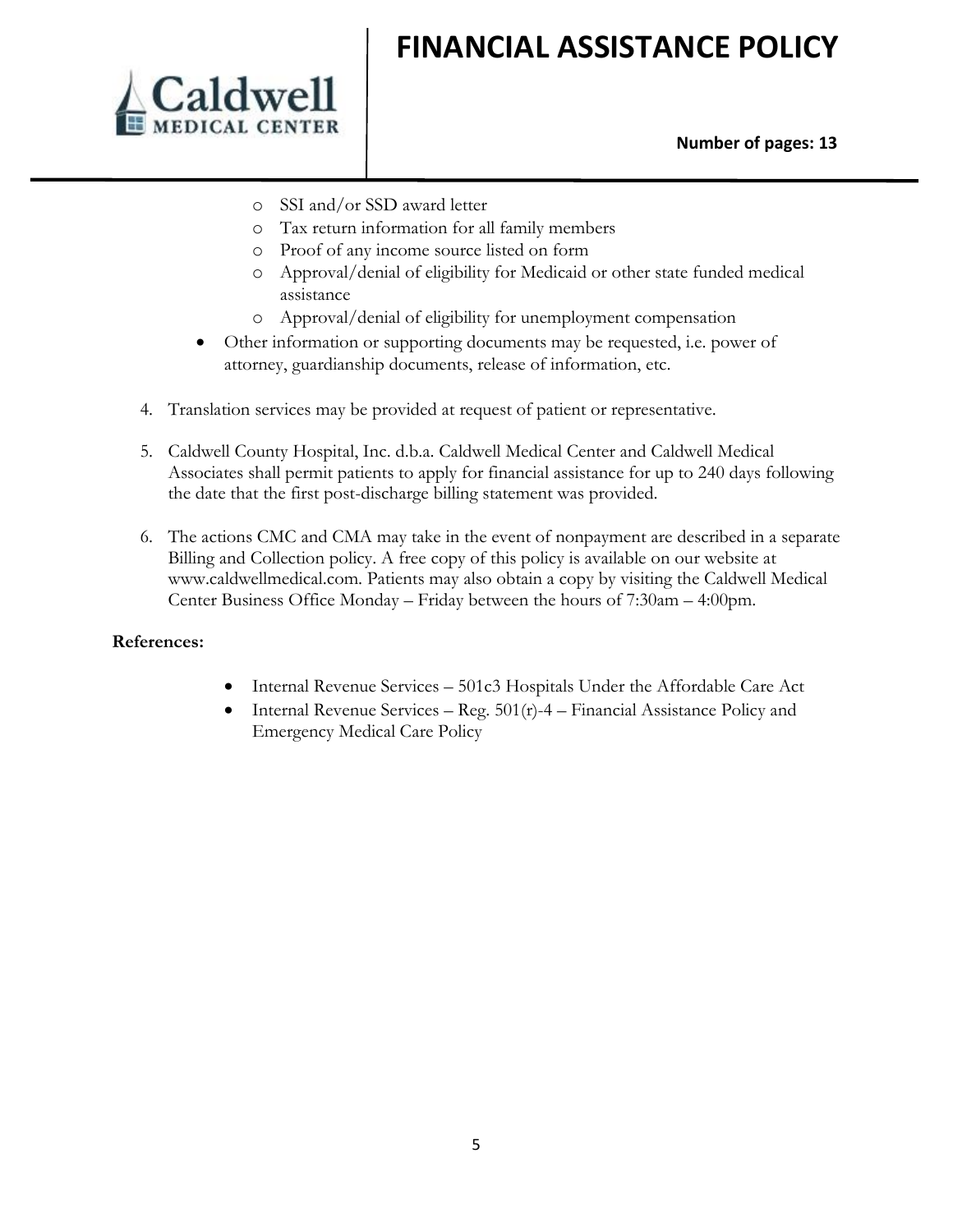

### **Appendix A – Financial Assistance Policy Policy # - BO \_\_\_\_\_\_**

# **2019 Financial Adjustment Levels**

| <b>Federal Poverty Level</b> | <b>Financial Adjustment</b> |
|------------------------------|-----------------------------|
| 100% or less                 | 100%                        |
| 101% to 150%                 | 80%                         |
| 151% to 199%                 | 60%                         |
| $200\% +$                    | 40%                         |

The Amounts Generally Billed (AGB) discount percentage for calendar year 2019 is 40%.

### **Financial Adjustment Calculation Table**

| Size of        | <b>Family Income Less Than:</b> |             |             |  |
|----------------|---------------------------------|-------------|-------------|--|
| <b>Family</b>  | 100%                            | 150%        | 200%        |  |
| 1              | \$12,140.00                     | \$18,210.00 | \$24,280.00 |  |
| $\overline{2}$ | \$16,460.00                     | \$24,690.00 | \$32,920.00 |  |
| 3              | \$20,780.00                     | \$31,170.00 | \$41,560.00 |  |
| 4              | \$25,100.00                     | \$37,650.00 | \$50,200.00 |  |
| 5              | \$29,420.00                     | \$44,130.00 | \$58,840.00 |  |
| 6              | \$33,740.00                     | \$50,610.00 | \$67,480.00 |  |
| 7              | \$38,060.00                     | \$57,090.00 | \$76,120.00 |  |
| 8              | \$42,380.00                     | \$63,570.00 | \$84,760.00 |  |
| Each           | \$4,320.00                      | \$6,480.00  | \$8,640.00  |  |
| Additional     |                                 |             |             |  |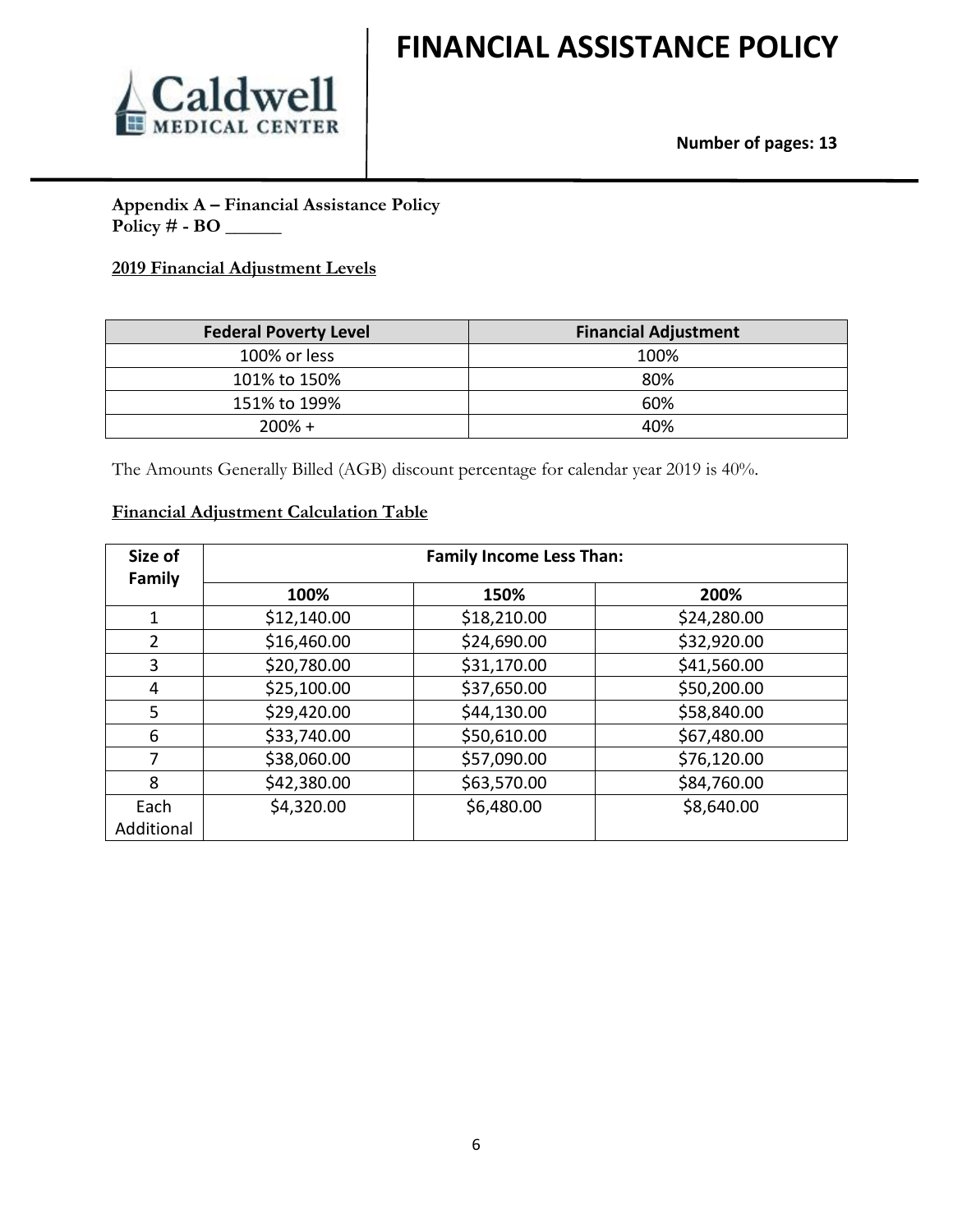

### **Appendix B – Covered and Non-Covered Providers List**

## **The following providers shall be covered under Caldwell County Hospital, Inc. d.b.a. Caldwell Medical Center and Caldwell Medical Associates' Financial Assistance Policy:**

| Charles Michael Littlejohn, MD | John Mobley, MD           |
|--------------------------------|---------------------------|
| Sue Ellen Petty, MD            | Shanna Phillips, D-PT     |
| Sanjay Bose, MD                | Sunny Neal, APRN          |
| Scott Graham, MD               | Elizabeth Scheidler, APRN |
| Barbara Hickman, APRN          | Linda Harris, CRNA        |
| Joseph Drawdy, APRN            | Robert Wright, CRNA       |
| Jessica Carr, PA               | Jeffrey Jenkins, CRNA     |
| Lorie Wydotis, APRN            | Anthony France, CRNA      |
| Deborah Stovall, APRN          | Russell Peyton, APRN      |
| Beverly Jones, APRN            | Timothy Chang, MD         |
| David Bealle, MD               | Frederick Robbe III, MD   |
| Anne (Caroline) Beck, PT       | Melissa Crayne, OTR       |

# **The following providers shall not be covered under Caldwell County Hospital, Inc. d.b.a. Caldwell Medical Center and Caldwell Medical Associates' Financial Assistance Policy:**

| American Physician Partners (Align, MD) | Henry Garth Smith, MD                       |
|-----------------------------------------|---------------------------------------------|
| David French, MD                        | Mitchell Kaye, MD                           |
| Debra Wilder, MD                        | Lathan Ed Settle, MD                        |
| Paul Herrell, MD                        | Zachary A. Rohr, DPM (Gateway Foot & Ankle) |
| Winston Chua, MD                        | Dilip Unnikrishnan, MD                      |
| Scott Sanders, MD                       |                                             |
| William Larry Long, MD                  |                                             |
| Associated Pathologist (Pathgroup)      |                                             |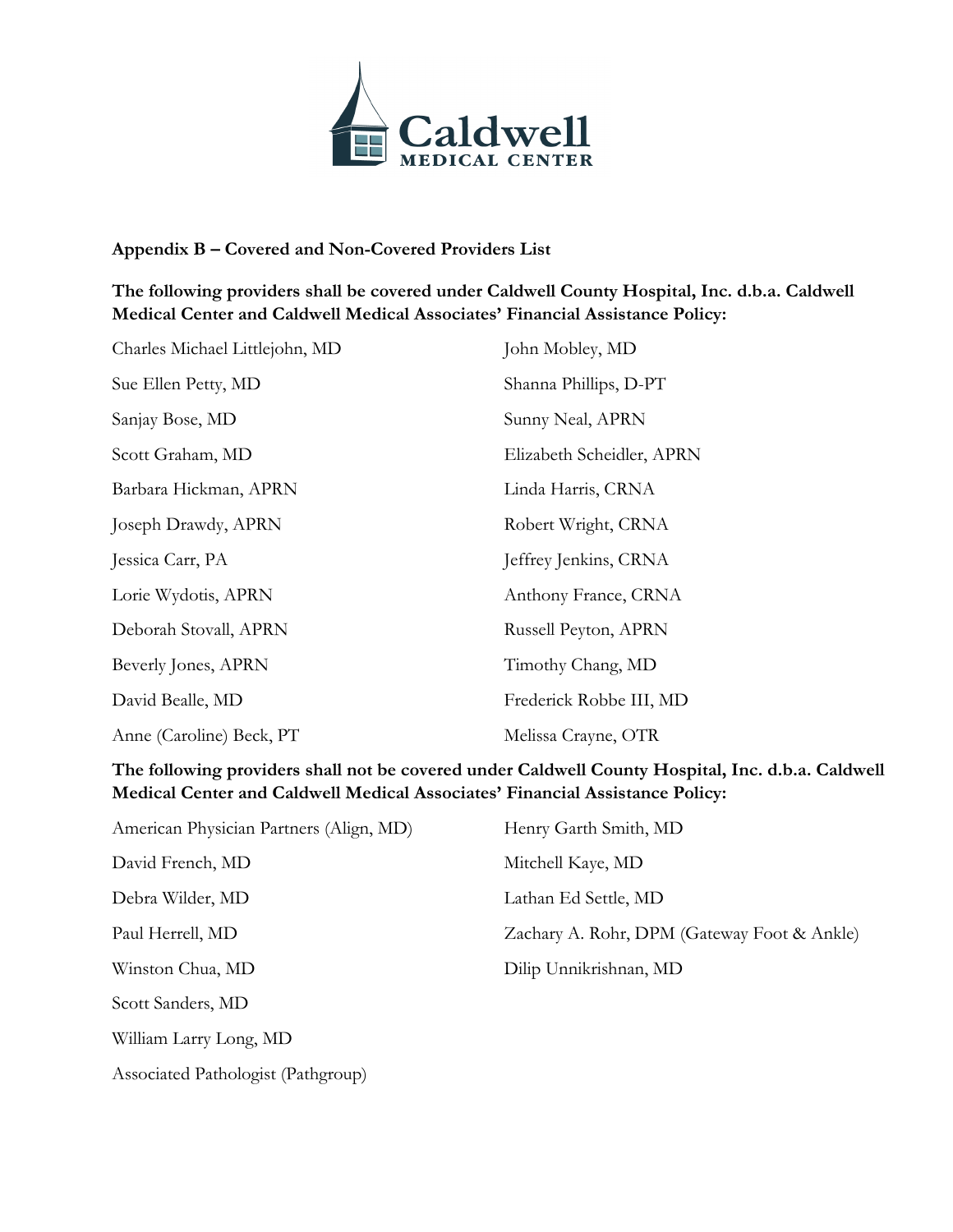



#### **Number of pages: 13**

# **Appendix C - Plain Language Summary**

Caldwell County Hospital, Inc. d.b.a. Caldwell Medical Center (CMC) and Caldwell Medical Associates (CMA) are committed to offering financial assistance to people who have health care needs and are not able to pay for care. You may be able to get financial assistance if you are not insured, underinsured, not eligible for a government program, or do not qualify for governmental assistance (for example, Medicare or Medicaid). Caldwell Medical Center and Caldwell Medical Associates strive to make sure that the financial capacity of people who need health care services does not prevent them from seeking or receiving care. This is a summary of the organization's Financial Assistance Policy (FAP).

#### **Availability of Financial Assistance**

You may be able to get financial assistance if you do not have insurance, are underinsured, or if it would be a financial hardship to pay in full the expected out of pocket expenses for services at the Caldwell Medical Center and Caldwell Medical Associates.

#### **Eligibility Requirements**

Financial assistance is generally determined by a sliding scale of total household income based on the *Federal Poverty Level (FPL)*. If you and/or the responsible party's income combined is at or below 200% of the federal poverty guidelines, you may get discounted rates for the care given by the provider. No person eligible for financial assistance under the FAP will be charged more for emergency or other medically necessary care than amounts generally billed (AGB) to individuals who have insurance covering such care. If you have sufficient insurance coverage or assets available to pay for your care, you may not be eligible for financial assistance.

#### **Where to Find Information**

There are many ways to find information about the FAP application process, or get copies of the FAP or FAP application form. To apply for financial assistance you may:

- Download the information online at [www.caldwellmedical.com](http://www.caldwellmedical.com/) under the Patients & Visitors tab by selecting Financial Assistance.
- Request the information by visiting the Caldwell Medical Center Business Office, inside the Registration Department, Monday – Friday 7:30am – 4:00pm at 100 Medical Center Drive, Princeton, KY 42445.
- A free copy of the FAP and FAP application can also be requested via mail by calling 270-365-0331.

#### **How to Apply**

The application process involves filling out the financial assistance form and submitting the form along with the supporting documents to Caldwell Medical Center Business Office for processing. You may also apply in person, or request assistance with the application process, by visiting the Financial Counselor at the address listed above. Financial assistance applications are to be submitted to the following office:

Caldwell Medical Center Business Office Attn: Financial Counselor P.O. Box 410 Princeton, KY 42445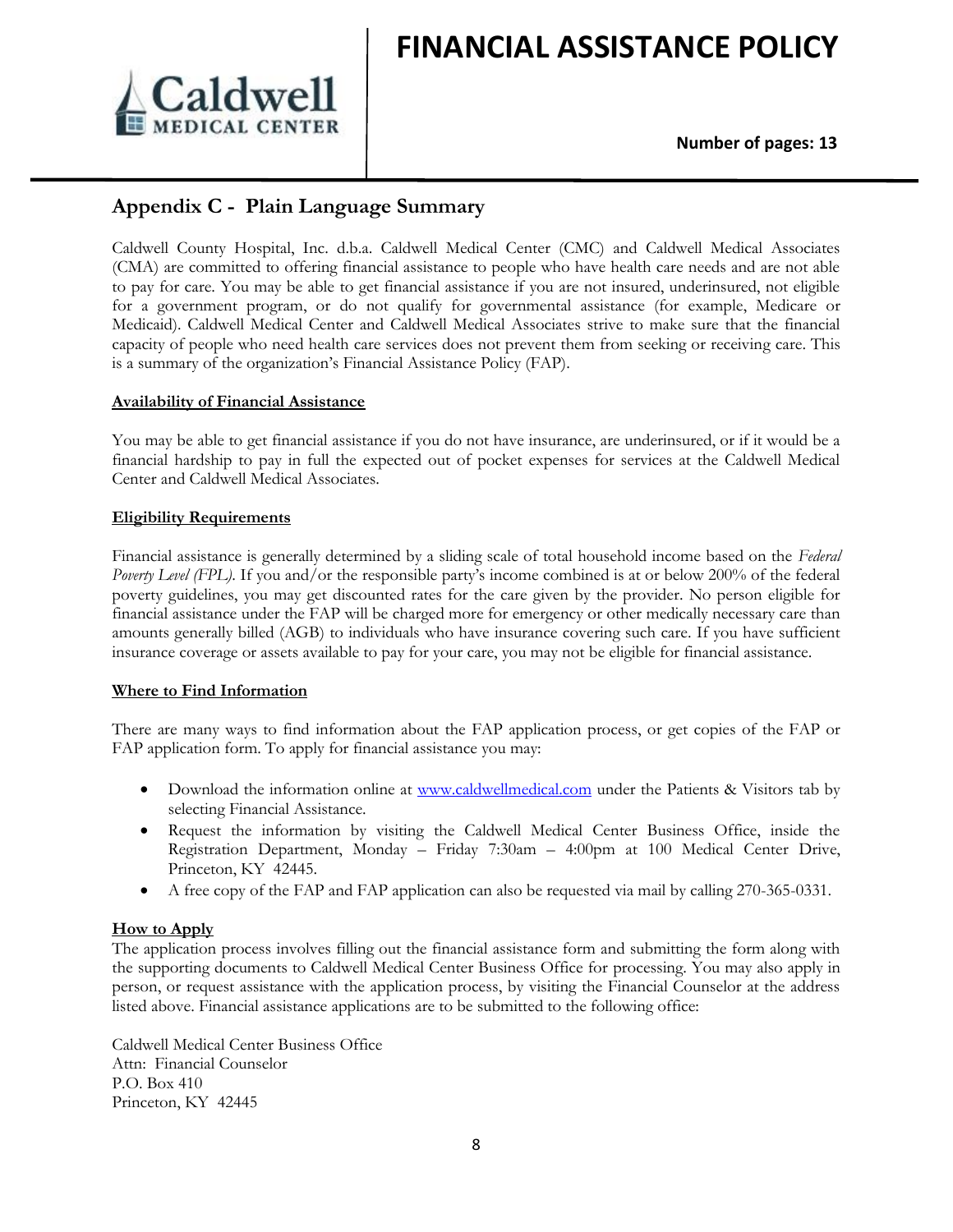

### **Number of pages: 13**

#### **Financial Assistance Application**

Patients who are unable to pay for all or part of their health care services may apply for financial assistance by completing and returning this form. Patients who meet eligibility criteria may qualify for a reduction on his or her bill.

Please, visi[t www.caldwellmedical.com](http://www.caldwellmedical.com/) for a copy of our Financial Assistance policy and guidelines. Patients may also contact Caldwell Medical Center Business Office Monday – Friday 7:30am- 4:00pm at (270) 365-0331 to request a copy of this information.

Patients having any questions or needing assistance completing this application should contact:

Caldwell County Hospital, Inc. d.b.a. Caldwell Medical Center and Caldwell Medical Associates Financial Counselor Monday – Friday 7:30am – 4:00pm (270) 365-0331

The following information and documents are required to process the Financial Assistance application:

- All fields must be completed on application form or marked as "N/A"
- Sources of income verification must be provided for household member over the age of 18, including:
	- o 3 months of employment pay stubs
	- o Tax return information for all family members in household
	- o Proof of any income source listed on form
	- $\circ$  Approval/denial of eligibility for Medicaid or other state funded medical assistance
	- o Approval/denial of eligibility for unemployment compensation
- Other information or supporting documents may be requested, i.e. power of attorney, guardianship documents, release of information, etc.

To submit this application, please bring application in person to Caldwell Medical Center Business Office Financial Counselor or mail to the following address:

> Caldwell Medical Center Business Office Attn: Financial Counselor P.O. Box 410 Princeton, KY 42445

Caldwell Medical Center Financial Counselor will notify applicant of the final determination of eligibility within 14 business days of receiving a completed financial application.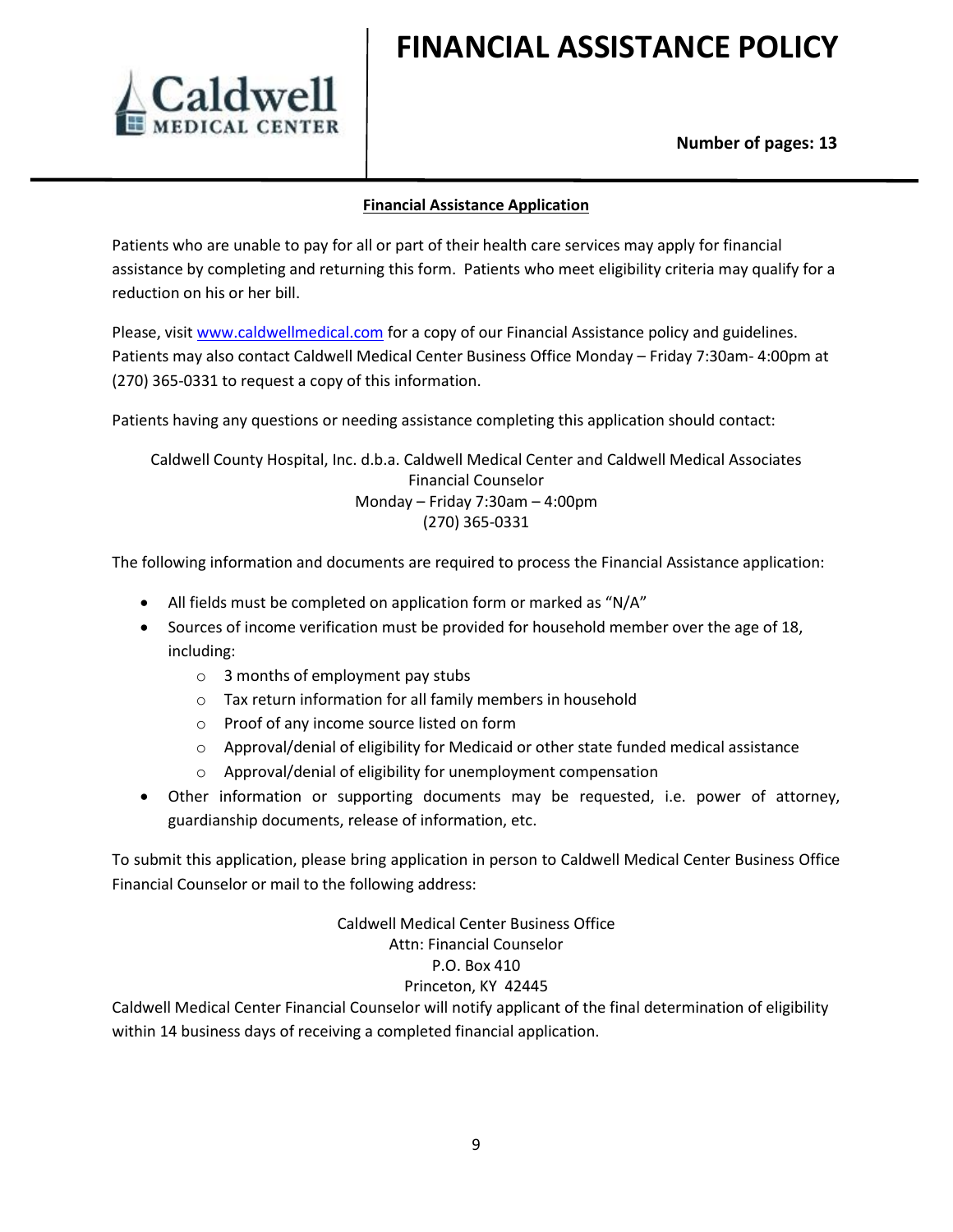

**Number of pages: 13**

Please complete all information, If it does not apply, write "N/A".

# **Screening Information**

| Has the patient applied for Medicaid? Yes<br>Date Applied:<br>No.                          |
|--------------------------------------------------------------------------------------------|
| Does the patient receive state public services such as WIC, food Stamps:<br>Yes<br>No.     |
| Is the patient currently homeless: Yes<br>No.                                              |
| Is the patient's medical care need related to a car accident or work injury? Yes<br>No.    |
| Has the patient applied and been denied for Disproportionate Share Hospital Program (DSH)? |
| No.<br>Yes                                                                                 |
| Are you a Kentucky resident: Yes<br>No.                                                    |
|                                                                                            |

# **Demographic information**

| <b>Patient First Name</b>               | Patient Middle Name           | <b>Patient Last Name</b>   |
|-----------------------------------------|-------------------------------|----------------------------|
|                                         |                               |                            |
| Date of Birth                           | <b>Social Security Number</b> | <b>Contact Information</b> |
|                                         |                               | Home:                      |
|                                         |                               | Cell:                      |
| <b>Mailing Address</b>                  |                               |                            |
|                                         |                               |                            |
| <b>Caldwell Medical Center Accounts</b> |                               |                            |
|                                         |                               |                            |

If the applicant is not the patient, please complete the below section.

## **Guarantor Information**

| <b>Guarantor Name</b>  | Relationship to Patient     |
|------------------------|-----------------------------|
| <b>Guarantor DOB</b>   | <b>Guarantor SSN</b>        |
| <b>Mailing Address</b> | <b>Contact Information:</b> |
|                        | Cell:<br>Home:              |
|                        | Email:                      |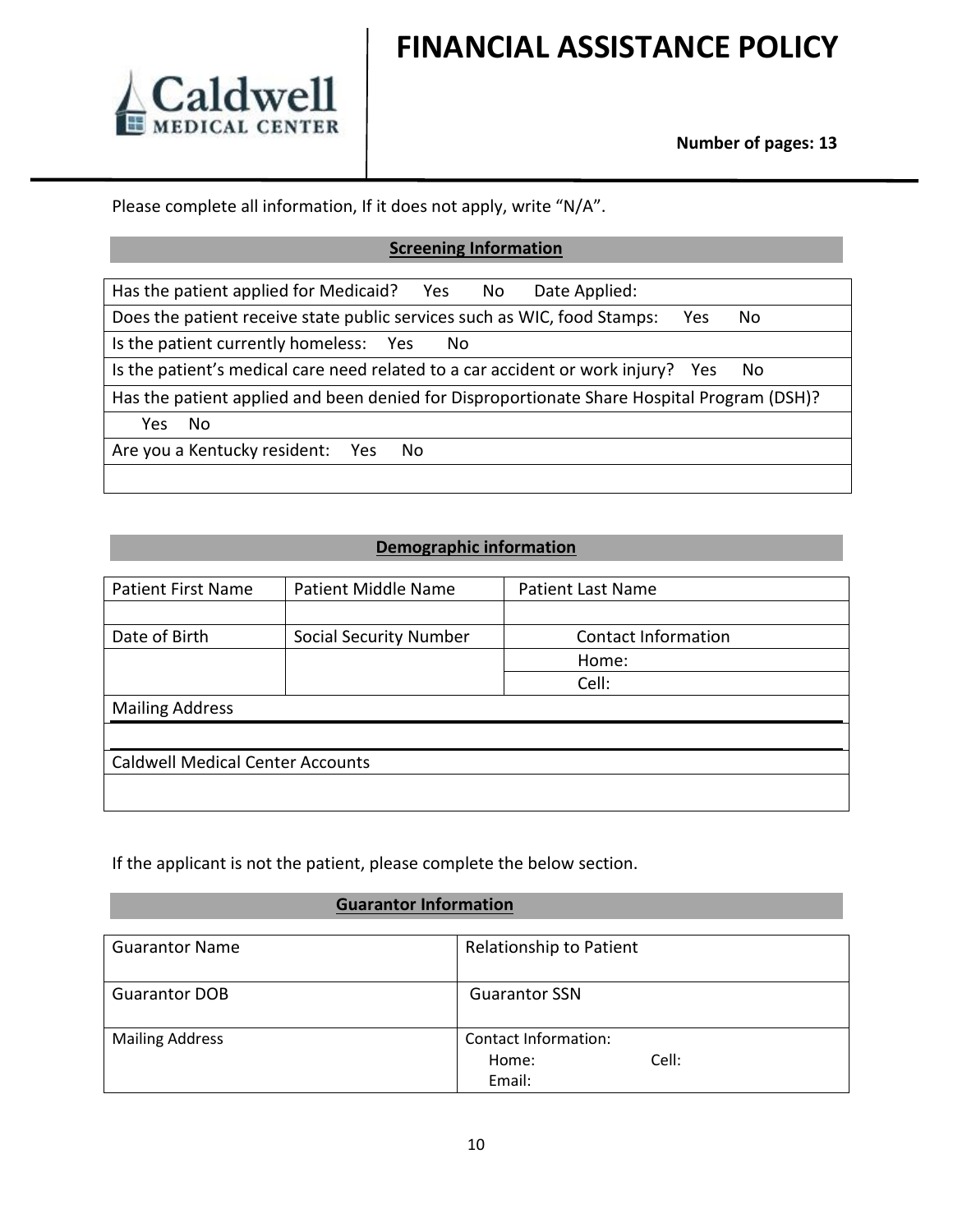

### **Number of pages: 13**

#### **Employment Information**

| Employment Status (responsible party) |                 | Date of Hire:         |
|---------------------------------------|-----------------|-----------------------|
| Employed                              | <b>Disabled</b> |                       |
| Unemployed                            | Retired         | Date of Unemployment: |
| Self Employer                         | Other           |                       |
|                                       |                 |                       |
|                                       |                 |                       |
| <b>Spouse Employment Status</b>       |                 | Date of Hire:         |
| Employed                              | <b>Disabled</b> |                       |
| Unemployed                            | Retired         | Date of Unemployment: |
| Self Employer                         | Other           |                       |

List all family members in patient's household, including self. This includes individuals related by birth, marriage, or adoption who live in the home. All individuals over 18 must disclose income information. Income information includes the following sources: Wages, Unemployment, Self-employment, Rental Income, Worker's Compensation, Disability, SSI, Child/spousal support, Work Study, Pension, Retirement account distributions, any other sources of income. W-2's will be required.

#### **Household Information**

| Name                                                                                               | Date         | Relationship | If 18 years or older: | If 18 years or older: |
|----------------------------------------------------------------------------------------------------|--------------|--------------|-----------------------|-----------------------|
|                                                                                                    | Of           | to Patient   | Employer(s) name or   | Total gross monthly   |
|                                                                                                    | <b>Birth</b> |              | Source of income      | Income(before tax)    |
|                                                                                                    |              |              |                       |                       |
|                                                                                                    |              |              |                       |                       |
|                                                                                                    |              |              |                       |                       |
|                                                                                                    |              |              |                       |                       |
|                                                                                                    |              |              |                       |                       |
|                                                                                                    |              |              |                       |                       |
|                                                                                                    |              |              |                       |                       |
|                                                                                                    |              |              |                       |                       |
|                                                                                                    |              |              |                       |                       |
|                                                                                                    |              |              |                       |                       |
|                                                                                                    |              |              |                       |                       |
|                                                                                                    |              |              |                       |                       |
| Income verification is required to determine financial assistance. Please, provide proof for every |              |              |                       |                       |
| identified source of income.                                                                       |              |              |                       |                       |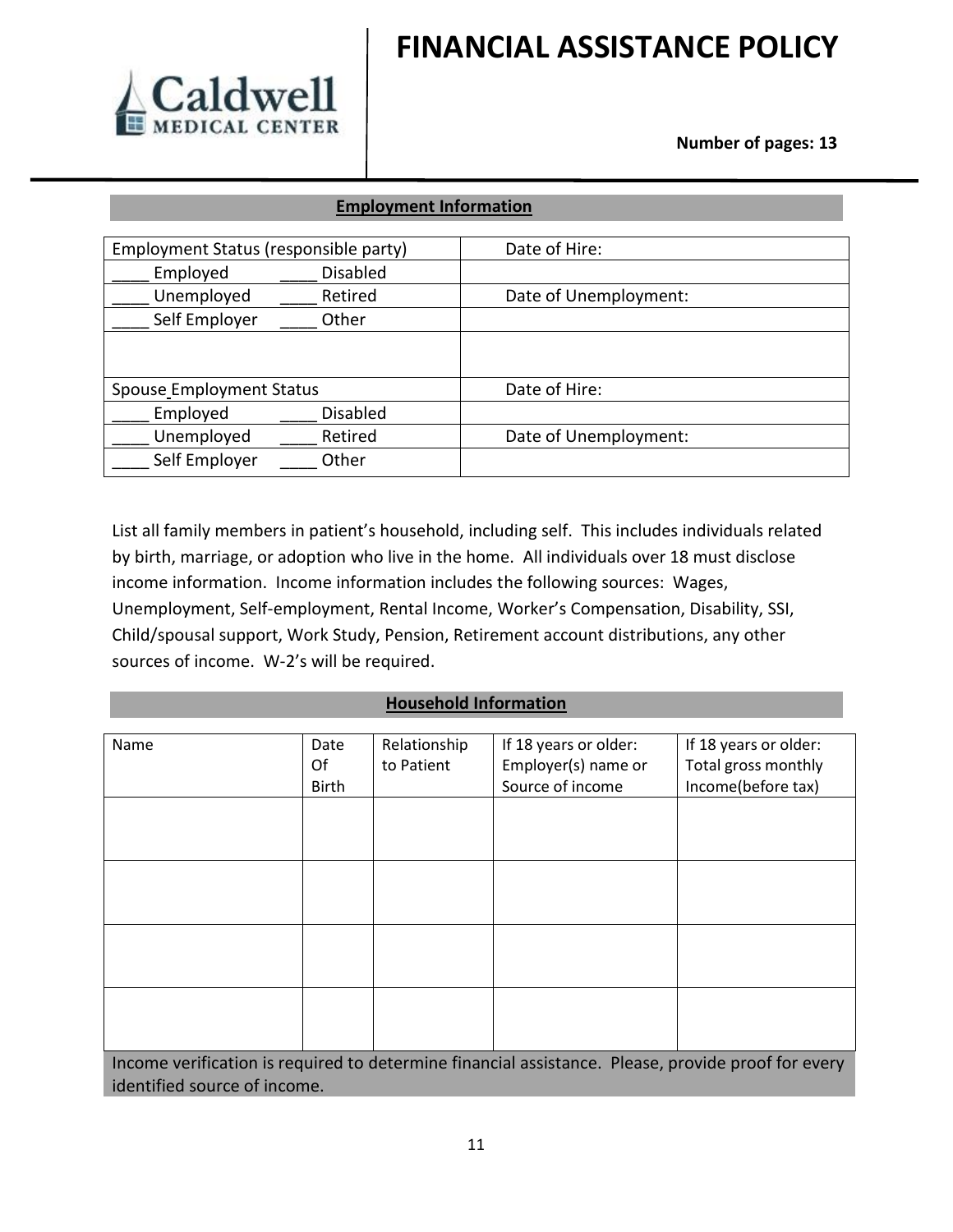

# **Monthly Household income:**

# **Income Information**

| Patient's Salary                  | \$ |
|-----------------------------------|----|
| Spouse's/Responsible Party Salary | \$ |
| Retirement/Pension                | \$ |
| Social Security                   | \$ |
| Net Rental/Lease Cash Flow        | \$ |
| Interest                          | \$ |
| <b>Dividends</b>                  | \$ |
| AFDC/TANF/Welfare                 | \$ |
| <b>Child Support</b>              | \$ |
| <b>Unemployment Benefits</b>      | Ś  |
| <b>Military Pay</b>               | \$ |
| <b>Workmen's Comp Benefits</b>    | \$ |
| Other Income                      | \$ |
| Total:                            | \$ |

## **Asset Information**

| Current checking account balance                                                       | Savings account balance |  |  |
|----------------------------------------------------------------------------------------|-------------------------|--|--|
| Ś.                                                                                     | \$                      |  |  |
|                                                                                        |                         |  |  |
| Does your family have other assets?                                                    |                         |  |  |
|                                                                                        |                         |  |  |
| Stocks 410K Health Savings Account(s)                                                  |                         |  |  |
|                                                                                        |                         |  |  |
| Bonds Trust(s) ----Business Property (other than primary residence)                    |                         |  |  |
|                                                                                        |                         |  |  |
|                                                                                        |                         |  |  |
| TOTAL \$                                                                               |                         |  |  |
| <b>Additional Information</b>                                                          |                         |  |  |
| Please attach any additional documents or information regarding your current financial |                         |  |  |
|                                                                                        |                         |  |  |
| situation. This includes financial hardship and personal loss.                         |                         |  |  |
|                                                                                        |                         |  |  |